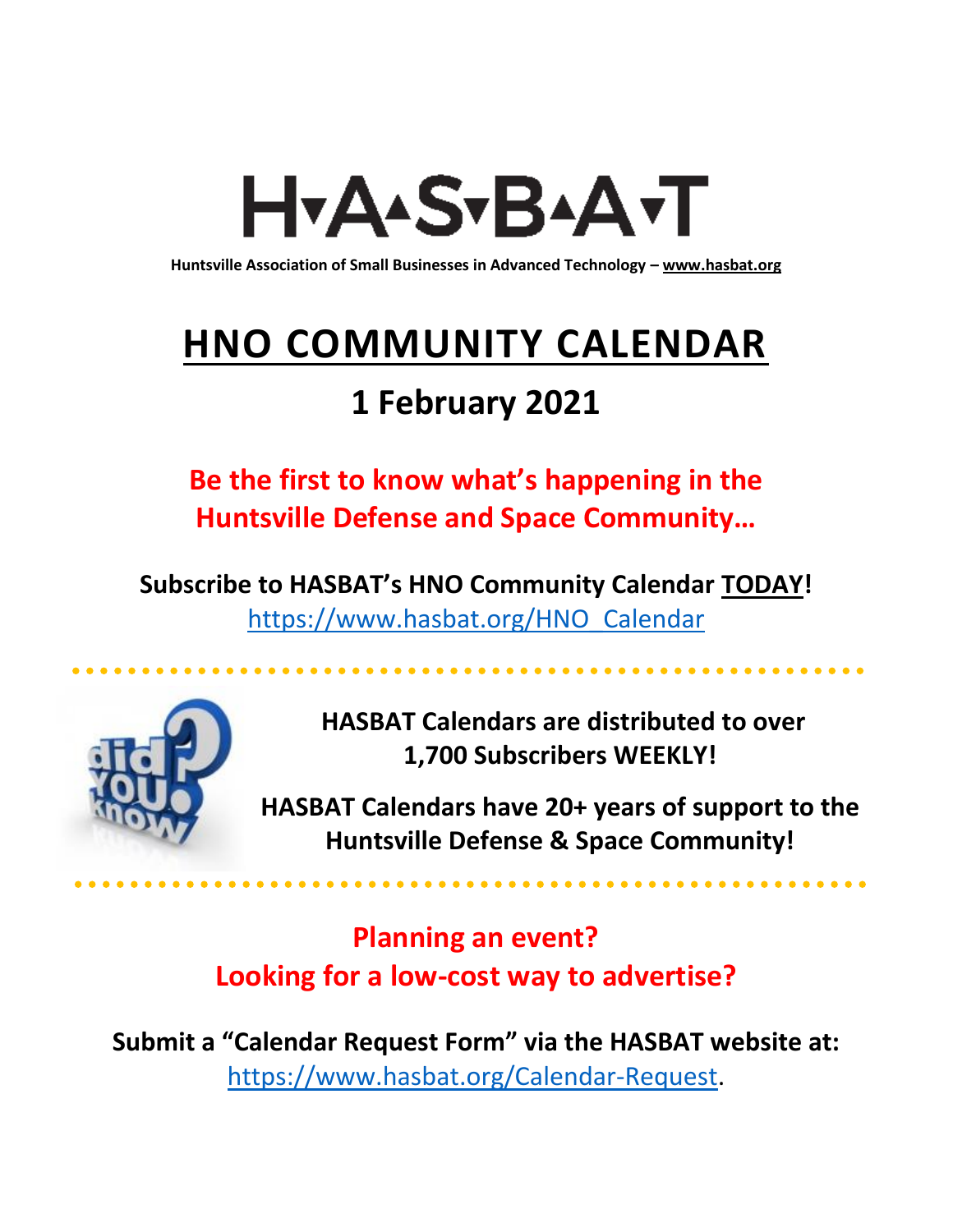# **Н-А-S-В-А-Т**

#### **HNO COMMUNITY CALENDAR**

**1 FEBRUARY 2021**

### **Table of Contents**

Instructions: Click CTRL+Enter to access any area(s) of interest, or scroll to the appropriate section

#### **NOTES TO THE CALENDAR**

- *For special event information, contact the appropriate protocol office.*
- *The POC data provided for each calendar entry represents the best information available.*
- *There is an Advanced Planning Calendar if you want to look ahead and avoid conflicts.*
- *Any updates or corrections, please email HASBAT at [calendar@hasbat.org.](mailto:calendar@hasbat.org)*



#### **PROUDLY SERVING BUSINESSES IN THE HUNTSVILLE DEFENSE & SPACE COMMUNITY**

Page 2 of 10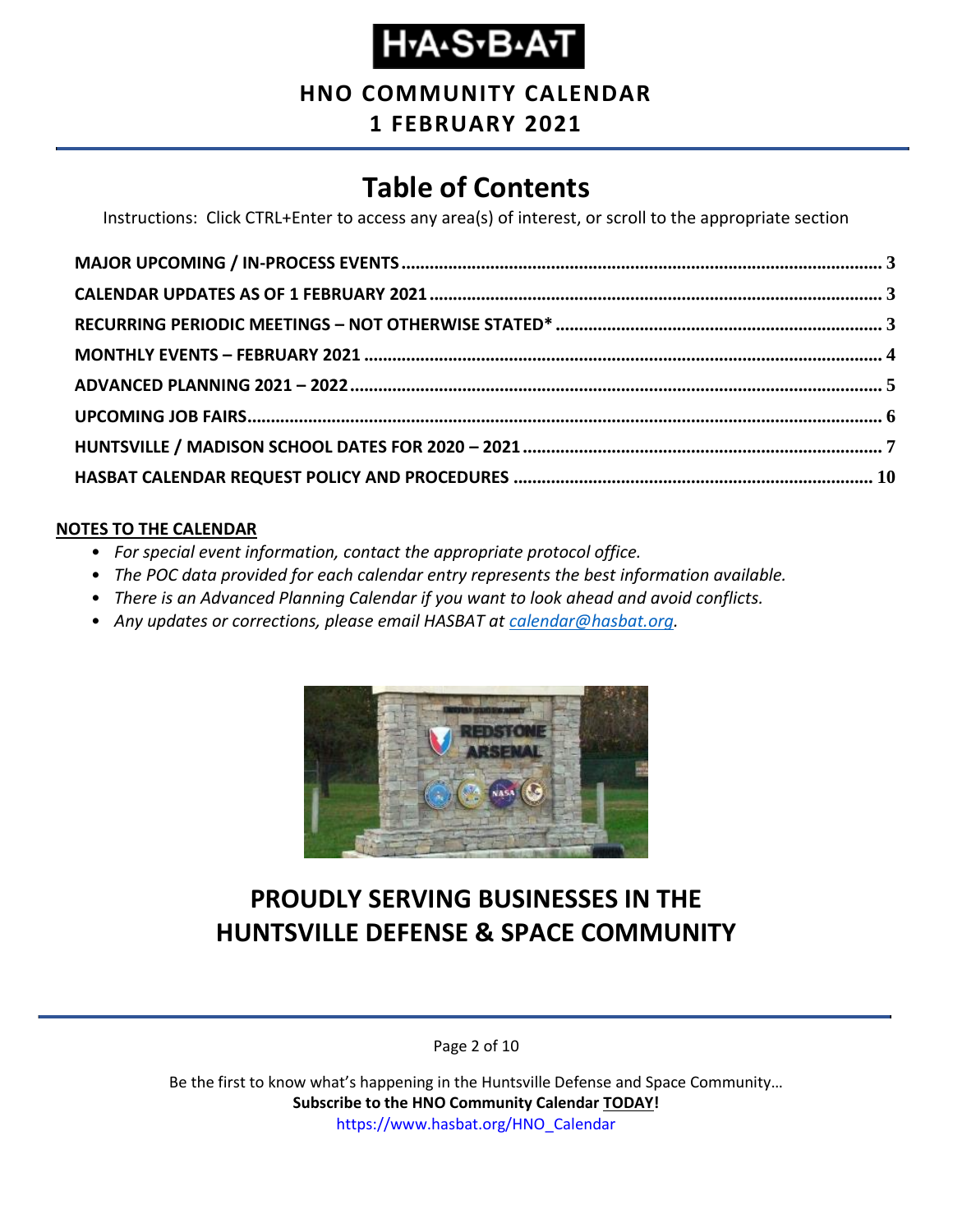**HNO COMMUNITY CALENDAR**

**1 FEBRUARY 2021**

#### <span id="page-2-0"></span>**MAJOR UPCOMING / IN-PROCESS EVENTS**

- **Due to Coronavirus / COVID-19 precautions, many events are being indefinitely postponed and / or cancelled, and we're working to keep our event list as accurate as possible. Please check with event organizers to make sure any event listed here is still happening. We appreciate your understanding!**
- **No major short term events**

#### <span id="page-2-1"></span>**CALENDAR UPDATES AS OF 1 FEBRUARY 2021**

- **9-11 MAR 21 (Likely Virtual):** AMCOM Advanced Planning Briefs to Industry (APBI), Microsoft Teams, information coming soon
- **20 APR 21 (In Person):** AAAA Golf Tournament, Gaylord Links Golf Course, Nashville, TN, registration links coming soon
- **21-23 APR 21 (In Person):** Army Aviation Mission Solutions Summit, Gaylord Opryland Hotel and Convention Center, Nashville, TN, more information and registration at: [https://www.quad](https://www.quad-a.org/21Summit)[a.org/21Summit](https://www.quad-a.org/21Summit)
- **21-22 JUN 21 (In Person):** Aircraft Survivability Equipment Symposium, Kissimee, FL, more information at: <https://quad-a.org/> (registration not yet available)

#### <span id="page-2-2"></span>**RECURRING PERIODIC MEETINGS – NOT OTHERWISE STATED\***

**Please coordinate with event organizers to make sure recurring meeting is still happening.**

- **AFWA Meeting**: 3rd Tues. @1730, Terranova's [www.huntsvilleafwa.org](http://www.huntsvilleafwa.org/)
- **Air Force Association**: 3<sup>rd</sup> Thurs. @1730, details TBD [Brenda.armstrong@edwardjones.com](mailto:Brenda.armstrong@edwardjones.com)
- **Energy HSV**: Periodic Breakfast Meetings and Luncheons, for more information, contact Trisha Truitt [\(trisha.truitt@energyhuntsville.com\)](mailto:trisha.truitt@energyhuntsville.com) or Kecia Pierce (kecia.pierce@energyhuntsville.com) .
- Huntsville Aerospace Marketing Association (HAMA) Membership Luncheon: 2<sup>nd</sup> Fri. @1100 1300, Jackson Center – [reservations@hamaweb.org](mailto:reservations@hamaweb.org)
- **HASBAT Monthly Membership Meeting**: 1<sup>st</sup> Thurs. (2<sup>nd</sup> during Fed. Holidays) @0700-0830 or 1100-1300, Jackson Center – [www.hasbat.org/events](http://www.hasbat.org/events)
- **HASBAT Quarterly Training Session**: 1st Thurs. (2nd during Fed. Holidays) @0930-1100 (March, June, September, and December), Jackson Center and other venues per topic – [www.hasbat.org/events](http://www.hasbat.org/events)
- **ICEAA Greater Alabama Chapter Workshop**: 2nd Tuesday <http://www.iceaaonline.com/chapters/greater-alabama-chapter/>
- **MOAA**: Last Wed of the Month @1100, Summit Club [csdowning@bellsouth.net](mailto:csdowning@bellsouth.net)
- **North Alabama Veterans & Fraternal Organization Coalition (NAVFOC)**: 1st Weds., American Legion-Post 229 – [www.navfoc.org](http://www.navfoc.org/)

Page 3 of 10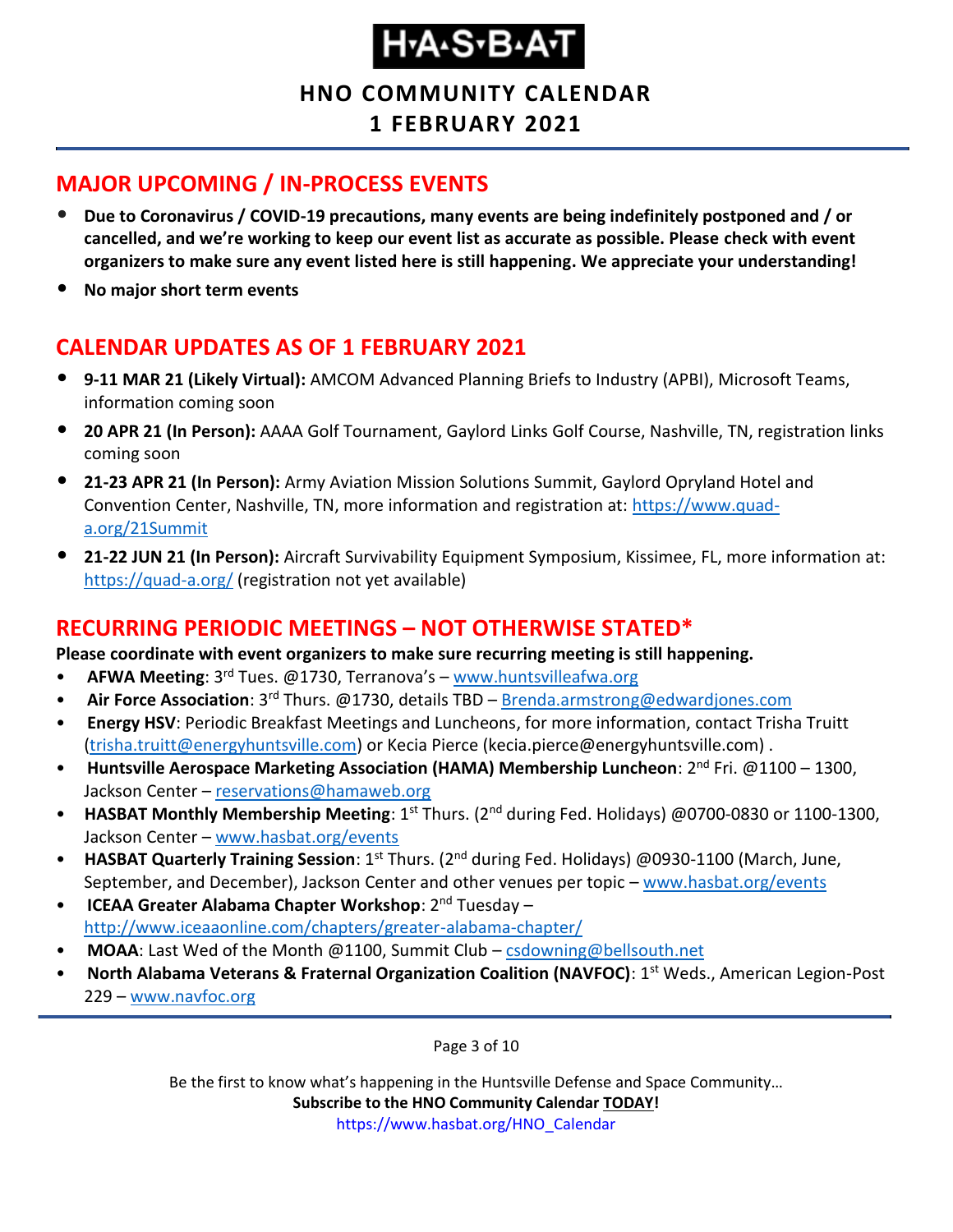**HNO COMMUNITY CALENDAR 1 FEBRUARY 2021**

- **NCMA Monthly Meeting**: 3rd Thurs., Check website for time and location [www.ncmahsv.org](http://www.ncmahsv.org/)
- **PMI-NAC Monthly Meeting:** Breakfast Meetings the first Thursday of every month at 7:30 AM in RFCU Atrium. Luncheon Meetings the third Tuesday of every month at 11:30 AM in Jackson Center. See website for details: www.pmi-nac.org
- **RCAGCRA**: 2nd Tues. @1130-1300, Java Café [sherenroberts@yahoo.com](mailto:sherenroberts@yahoo.com)
- **RSA Mil. & Civ. Club (RSAMCC) Lunch**: 2nd Tues, @1000-1230, The Summit [www.rsacwc.org](http://www.rsacwc.org/)
- **RSA Sgt. Maj. Assn.**: 3rd Thurs. @0630-0730, USAG HQ Conf. Rm. D101 [info@redstonesma.org](mailto:info@redstonesma.org) [www.redstonesma.org](http://www.redstonesma.org/)
- **RSA Warrant Officers Association**: 2nd Weds. @1130-1300, Bowling Alley [www.redstonewarrants.com](http://www.redstonewarrants.com/)
- **SAME**: 2nd Thurs., RFCU (220 Wynn) [tfoster@ssr-inc.com](mailto:tfoster@ssr-inc.com)
- **VVA #1067**: 2nd Thurs. @1700, American Legion (Drake Ave.) [wharmon446@charter.net](mailto:wharmon446@charter.net)

*\* NOTE: Events listed in alphabetical order by organization/society name.*

#### <span id="page-3-0"></span>**MONTHLY EVENTS – FEBRUARY 2021**

- **3 FEB 21 (Virtual):** CMMC: Moving the Security Model Beyond DoD, 1:00 2:00 pm, information and registration at: [https://washingtontechnology.com/webcasts/2021/02/duo-security-moving-the-security](https://washingtontechnology.com/webcasts/2021/02/duo-security-moving-the-security-model-beyond-dod-020321.aspx)[model-beyond-dod-020321.aspx,](https://washingtontechnology.com/webcasts/2021/02/duo-security-moving-the-security-model-beyond-dod-020321.aspx) cost: Free
- **4 FEB 21 (Virtual):** Improving CPARS Ratings through Contract Self-Assessments, 12:00 1:30 pm, information and registration at: [https://centrelawgroup.com/course/improve-cpars-rating/,](https://centrelawgroup.com/course/improve-cpars-rating/) cost: \$99 live, \$89 on-demand after 6 February.
- **4 FEB 21 (Virtual):** Federal Government Contracting Small Business Programs: 2021 Update, sponsored by the Catalyst Center: 3:00 – 5:00 pm, information and registration at: [https://catalystcenter.ecenterdirect.com/events/971423,](https://catalystcenter.ecenterdirect.com/events/971423) cost: Free
- **9 FEB 21 (Virtual):** Government Contracting 101, sponsored by the Catalyst Center: 3:00 5:00 pm, information and registration at: [https://catalystcenter.ecenterdirect.com/events/971394,](https://catalystcenter.ecenterdirect.com/events/971394) cost: Free
- **10 FEB 21 (Virtual):** 2021 State of the Schools, 8:30 10:00 am, information and registration at: [https://cm.hsvchamber.org/events/details/2021-state-of-the-schools-10789,](https://cm.hsvchamber.org/events/details/2021-state-of-the-schools-10789) cost: \$10 for Chamber members, \$50 for non-members.
- **18 FEB 21 (Virtual):** What is Fair Pay, sponsored by the Catalyst Center: 3:00 5:00 pm, information and registration at: [https://catalystcenter.ecenterdirect.com/events/971419,](https://catalystcenter.ecenterdirect.com/events/971419) cost: Free
- **23 FEB 21 (Virtual):** SBIR/STTR Summit, sponsored by the Catalyst Center, 9:00 am 3:00 pm, information and registration at: [https://catalystcenter.ecenterdirect.com/events/971422,](https://catalystcenter.ecenterdirect.com/events/971422) cost: \$20.21 for participants, \$50 for exhibitor booth (includes one ticket), 7j eligible: Free

Page 4 of 10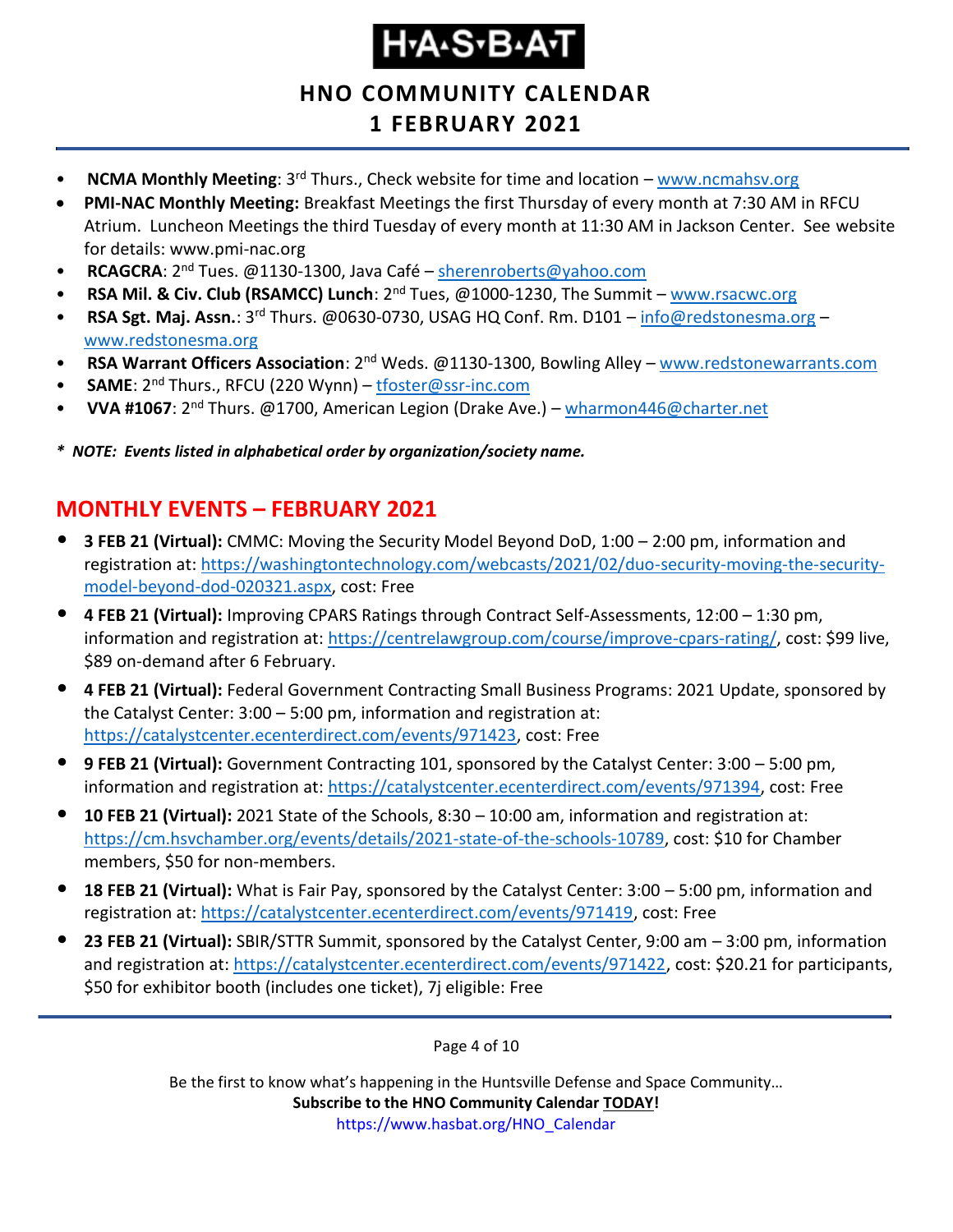#### **HNO COMMUNITY CALENDAR 1 FEBRUARY 2021**

- **25 FEB 21 (Virtual):** UAH Invention to Innovation Center (I2) Boost Ideas Unleashed, 6:00 pm, information and registration at: [https://boost.eventbrite.com,](https://boost.eventbrite.com/) cost: Free
- **25 FEB 21 (Virtual):** HR 102: Putting your HR House in Order, sponsored by SBDC, 11:00 am 1:00 pm, information and registration at: [https://cm.hsvchamber.org/events/details/2021-sbdc-hr-102-putting](https://cm.hsvchamber.org/events/details/2021-sbdc-hr-102-putting-your-hr-house-in-order-11932)[your-hr-house-in-order-11932,](https://cm.hsvchamber.org/events/details/2021-sbdc-hr-102-putting-your-hr-house-in-order-11932) cost: Free

#### <span id="page-4-0"></span>**ADVANCED PLANNING 2021 – 2022**

#### **NEAR TERM MARCH 2021 – APRIL 2021:**

- **9-11 MAR 21 (Likely Virtual):** AMCOM Advanced Planning Briefs to Industry (APBI), Microsoft Teams, information coming soon
- **16-18 MAR 21 (Virtual):** AUSA Global Force Next Symposium, information at: <https://www.ausa.org/events/global-force-next>
- **8 APR 21:** NCMS Mid-South Chapter 22nd Ann. Tng. Seminar VBC [tim.hynes@vencore.com](mailto:tim.hynes@vencore.com)
- **16 APR 21 (In Person):** PMI Project Management Excellence Awards Dinner, 5:30 9:00 pm, Jackson Center, 6001 Moquin Drive NW, Huntsville AL 35806, information and registration at: [https://pmi](https://pmi-nac.org/meet-reg1.php?id=179)[nac.org/meet-reg1.php?id=179,](https://pmi-nac.org/meet-reg1.php?id=179) cost: \$60
- **20 APR 21 (In Person):** AAAA Golf Tournament, Gaylord Links Golf Course, Nashville, TN, registration links coming soon
- **21-23 APR 21 (In Person):** Army Aviation Mission Solutions Summit, Gaylord Opryland Hotel and Convention Center, Nashville, TN, more information and registration at: [https://www.quad](https://www.quad-a.org/21Summit)[a.org/21Summit](https://www.quad-a.org/21Summit)

#### **LONGER TERM MAY 2021+**

- **21-22 JUN 21 (In Person):** Aircraft Survivability Equipment Symposium, Kissimee, FL, more information at: <https://quad-a.org/> (registration not yet available)
- **23 JUN 21 (TBD):** Huntsville Chamber of Commerce Best Places to Work Awards, Von Braun Center
- **10-12 AUG 21 (In Person):** Space and Missile Defense Symposium, Von Braun Center South Hall, information coming soon at smdsymposium.org.
- **SEP TBD 21 (In Person):** National Cyber Summit, Von Braun Center South Hall, 700 Monroe Street, Huntsville AL 35801, More information at [www.nationalcybersummit.com](http://www.nationalcybersummit.com/) .

Page 5 of 10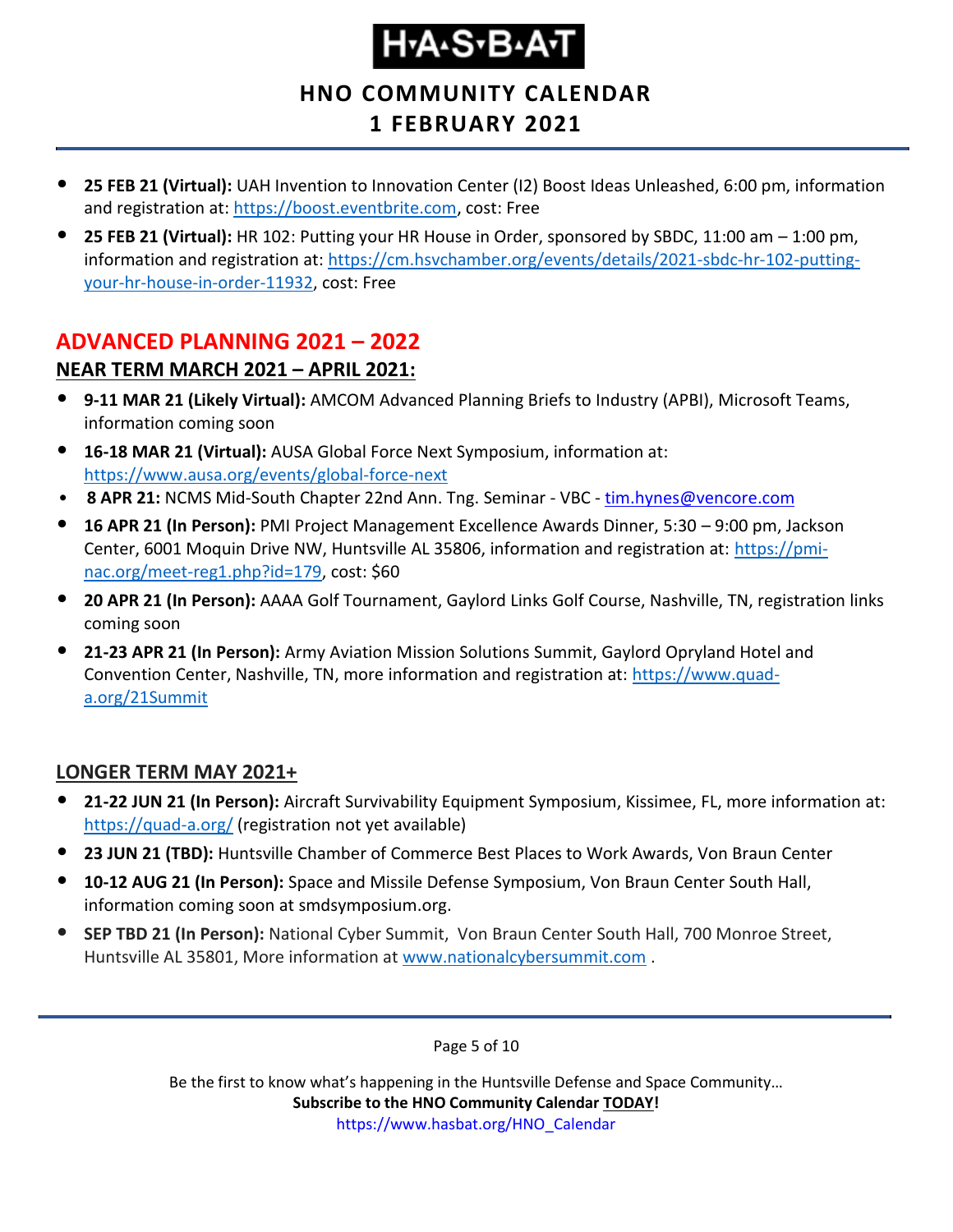**HNO COMMUNITY CALENDAR**

#### **1 FEBRUARY 2021**

- **15-17 NOV 21 (In Person):** 2021 Joseph P. Cribbins Training, Equipping and Sustainment Symposium "Synchronizing Across the Army Aviation Enterprise" @ Von Braun Center, more information at: <https://s15.a2zinc.net/clients/aaaa/TASS2020/Public/Enter.aspx>
- **7 APR 22: NCMS Mid-South Chapter 23rd Ann. Tng. Seminar VBC [tim.hynes@vencore.com](mailto:tim.hynes@vencore.com)**

#### <span id="page-5-0"></span>**UPCOMING JOB FAIRS**

- Huntsville Chamber of Commerce Job Fair Link: [https://hsvchamber.org/departments/workforce](https://hsvchamber.org/departments/workforce-education/career-fairs/)[education/career-fairs/](https://hsvchamber.org/departments/workforce-education/career-fairs/)
- Huntsville Job Fairs Google Link: [https://www.google.com/search?source=hp&ei=tIkWXYqcBLGOggf1qamIBw&q=huntsville+job+fairs&oq=huntsville+job+fairs&](https://www.google.com/search?source=hp&ei=tIkWXYqcBLGOggf1qamIBw&q=huntsville+job+fairs&oq=huntsville+job+fairs&gs_l=psy-ab.3..0j0i22i30l2.1976.6389..6885...1.0..0.106.1483.20j1......0....1..gws-wiz.....8..35i39j0i131j0i20i263.QNPeuRdHMI0&ibp=htl;jobs&sa=X&ved=2ahUKEwjd5q25ko3jAhXmUt8KHWsmB5MQiYsCKAF6BAgFEBA#fpstate=tldetail&htidocid=pbp-9beJRfv9iMRDAAAAAA%3D%3D&htivrt=jobs) [gs\\_l=psy-ab.3..0j0i22i30l2.1976.6389..6885...1.0..0.106.1483.20j1......0....1..gws](https://www.google.com/search?source=hp&ei=tIkWXYqcBLGOggf1qamIBw&q=huntsville+job+fairs&oq=huntsville+job+fairs&gs_l=psy-ab.3..0j0i22i30l2.1976.6389..6885...1.0..0.106.1483.20j1......0....1..gws-wiz.....8..35i39j0i131j0i20i263.QNPeuRdHMI0&ibp=htl;jobs&sa=X&ved=2ahUKEwjd5q25ko3jAhXmUt8KHWsmB5MQiYsCKAF6BAgFEBA#fpstate=tldetail&htidocid=pbp-9beJRfv9iMRDAAAAAA%3D%3D&htivrt=jobs)[wiz.....8..35i39j0i131j0i20i263.QNPeuRdHMI0&ibp=htl;jobs&sa=X&ved=2ahUKEwjd5q25ko3jAhXmUt8KHWsmB5MQiYsCKAF6BA](https://www.google.com/search?source=hp&ei=tIkWXYqcBLGOggf1qamIBw&q=huntsville+job+fairs&oq=huntsville+job+fairs&gs_l=psy-ab.3..0j0i22i30l2.1976.6389..6885...1.0..0.106.1483.20j1......0....1..gws-wiz.....8..35i39j0i131j0i20i263.QNPeuRdHMI0&ibp=htl;jobs&sa=X&ved=2ahUKEwjd5q25ko3jAhXmUt8KHWsmB5MQiYsCKAF6BAgFEBA#fpstate=tldetail&htidocid=pbp-9beJRfv9iMRDAAAAAA%3D%3D&htivrt=jobs) [gFEBA#fpstate=tldetail&htidocid=pbp-9beJRfv9iMRDAAAAAA%3D%3D&htivrt=jobs](https://www.google.com/search?source=hp&ei=tIkWXYqcBLGOggf1qamIBw&q=huntsville+job+fairs&oq=huntsville+job+fairs&gs_l=psy-ab.3..0j0i22i30l2.1976.6389..6885...1.0..0.106.1483.20j1......0....1..gws-wiz.....8..35i39j0i131j0i20i263.QNPeuRdHMI0&ibp=htl;jobs&sa=X&ved=2ahUKEwjd5q25ko3jAhXmUt8KHWsmB5MQiYsCKAF6BAgFEBA#fpstate=tldetail&htidocid=pbp-9beJRfv9iMRDAAAAAA%3D%3D&htivrt=jobs)

Page 6 of 10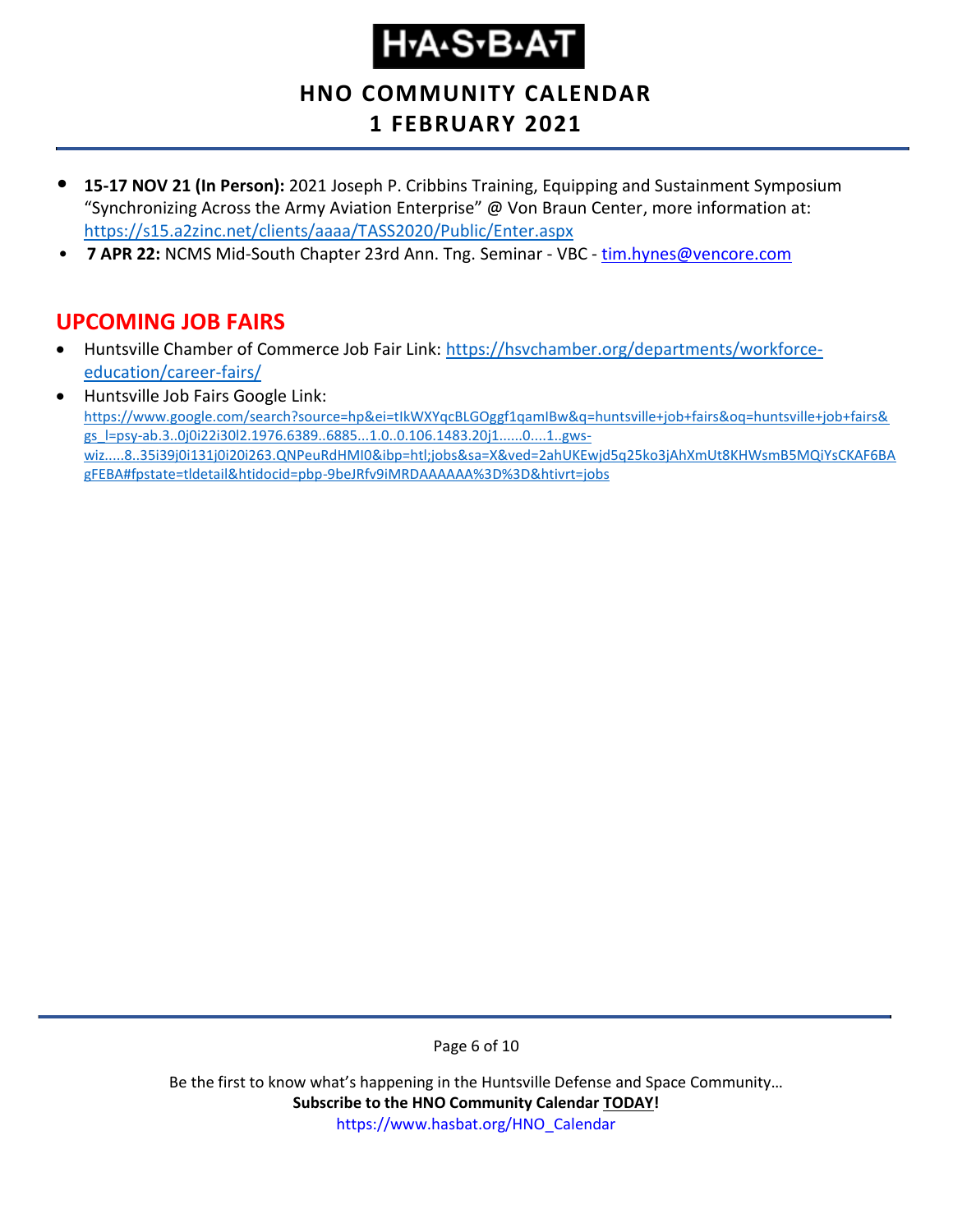#### **HNO COMMUNITY CALENDAR**

#### **1 FEBRUARY 2021**

#### <span id="page-6-0"></span>**HUNTSVILLE / MADISON SCHOOL DATES FOR 2020 – 2021 UPDATED – VIRTUAL CLASSES ONLY FOR FIRST 90 DAYS FOR HUNTSVILLE / MADISON CITY AND COUNTY SCHOOLS as of 7/21/2020**

**NOTE: DATES DO NOT APPEAR IN THE HNO COMMUNITY CALENDAR LISTING ABOVE.**

#### **APPROVED Huntsville City Schools** 2020-2021 Academic Calendar



As of 6/4/2020

Page 7 of 10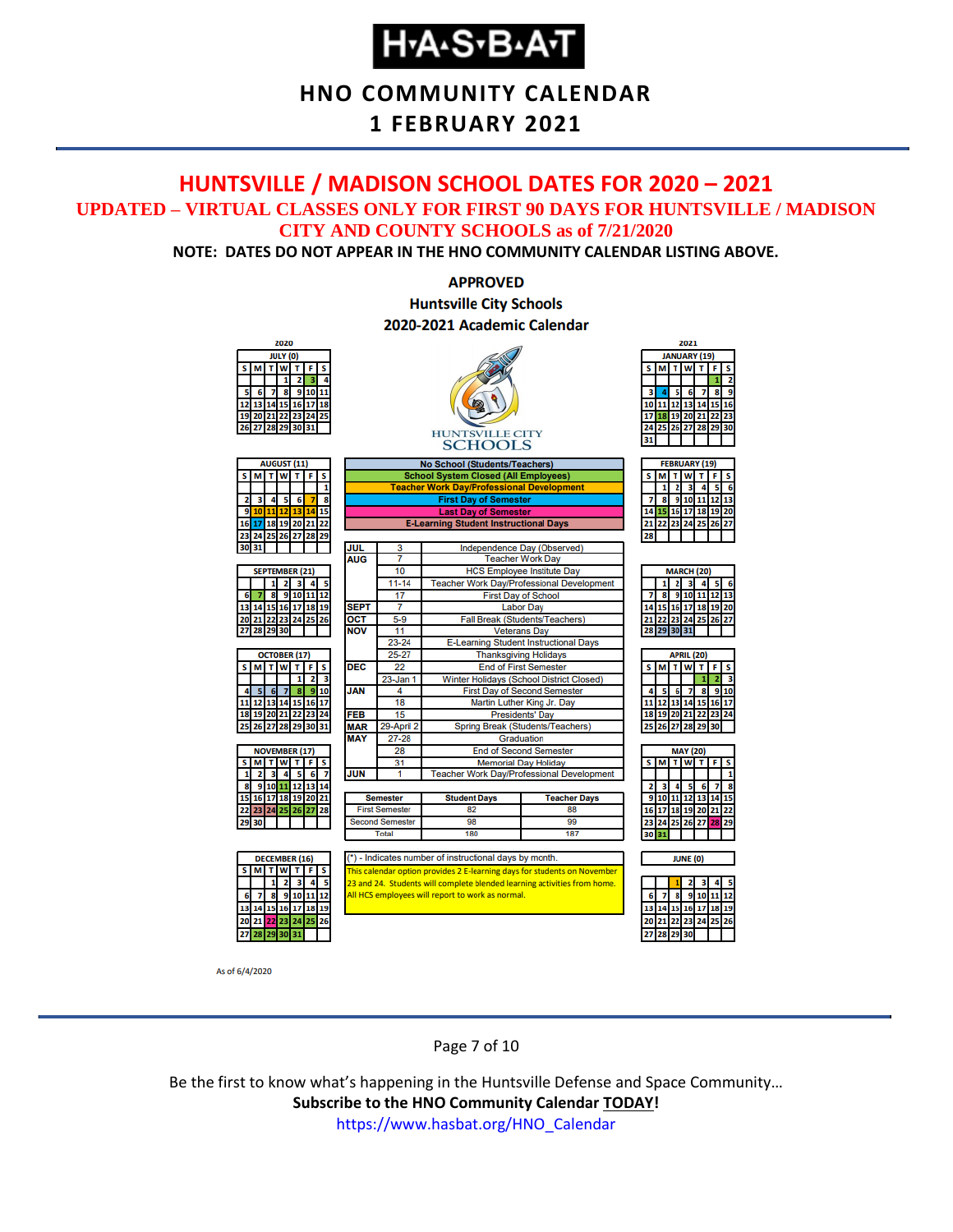#### **HNO COMMUNITY CALENDAR 1 FEBRUARY 2021**

#### **MADISON CITY SCHOOLS CALENDAR**

2020-2021 211 Celtic Drive Madison, AL 35758

FAX: 256-464-8291



Page 8 of 10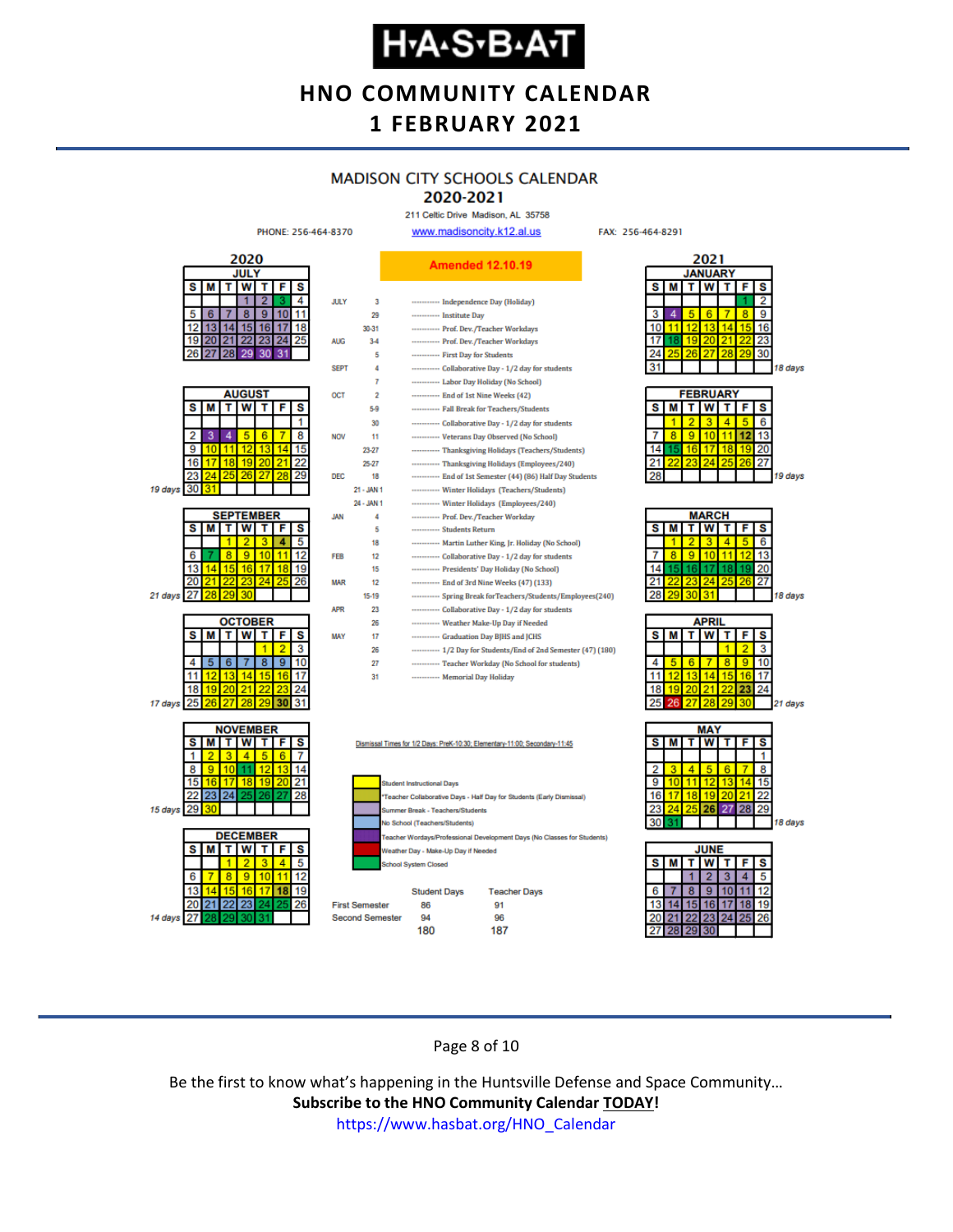#### **HNO COMMUNITY CALENDAR 1 FEBRUARY 2021**

#### **MADISON COUNTY SCHOOLS CALENDAR**

#### 2020-2021

**FIRST SEMESTER - 88 DAYS** 

Staff Development / Workday

www.mcssk12.org

ALIC:  $5.7$ 

Phone: 256-852-2557



| <b>AUGUST</b> |    |    |                   |    |    |    |  |  |
|---------------|----|----|-------------------|----|----|----|--|--|
| s             | М  | S  |                   |    |    |    |  |  |
|               |    |    |                   |    |    |    |  |  |
| 2             | з  |    | 5                 | 6  |    | 8  |  |  |
| 9             | 10 |    | $12 \overline{ }$ | 13 |    |    |  |  |
| 16            | 17 | 18 | 19 20             |    | 21 | 22 |  |  |
| 23            | 24 |    | 25 26 27          |    | 28 | 29 |  |  |
| 30            | 31 |    |                   |    |    |    |  |  |

|    | <b>SEPTEMBER</b>        |    |          |    |    |    |  |  |  |
|----|-------------------------|----|----------|----|----|----|--|--|--|
| s  | т<br>T W<br>F<br>s<br>М |    |          |    |    |    |  |  |  |
|    |                         |    | 2        | ٩  |    |    |  |  |  |
| 6  |                         | \$ | 9        | 10 |    | 12 |  |  |  |
| 13 | 4                       |    | 15 16    | 17 | 18 |    |  |  |  |
| 20 | 211                     |    | 22 23 24 |    | 25 | 26 |  |  |  |
| 27 | 28                      | 29 | 30       |    |    |    |  |  |  |







|               |    |                |                                    | <b>Stail Development</b> workday             |  |        |  |  |
|---------------|----|----------------|------------------------------------|----------------------------------------------|--|--------|--|--|
|               |    | $10 - 18$      | <b>Staff Development / Workday</b> |                                              |  |        |  |  |
|               | 19 |                |                                    | <b>First Day of School</b>                   |  |        |  |  |
| <b>SEP</b>    | 7  |                |                                    | <b>Labor Day</b>                             |  |        |  |  |
| $OCT = 5 - 9$ |    |                |                                    | Fall Break (Students/Teachers)               |  |        |  |  |
|               |    | $8 - 9$        |                                    | Fall Break (employees)                       |  |        |  |  |
| <b>NOV 11</b> |    |                |                                    | <b>Veteran's Day</b>                         |  |        |  |  |
|               |    | $24 - 27$      |                                    | Thanksgiving Break (Students/Teachers)       |  |        |  |  |
|               |    | $25 - 27$      |                                    | <b>Thanksgiving Break (employees)</b>        |  |        |  |  |
|               |    | DEC 22 -Jan 1  |                                    | <b>Winter Break</b>                          |  |        |  |  |
|               |    |                |                                    | <b>SECOND SEMESTER - 88 DAYS</b>             |  |        |  |  |
|               |    |                |                                    |                                              |  |        |  |  |
| <b>JAN</b>    | 18 |                |                                    | Martin Luther King Jr Day                    |  |        |  |  |
|               | 19 |                |                                    | <b>Second Semester Begins</b>                |  |        |  |  |
| <b>FEB</b>    | 15 |                |                                    | <b>President's Day</b>                       |  |        |  |  |
|               |    | MAR 29 - APR 2 |                                    | Spring Break (Students/Teachers)             |  |        |  |  |
| APR 1 -2      |    |                | Spring Break (Employees)           |                                              |  |        |  |  |
| MAY 25 -26    |    |                |                                    | <b>GRADUATIONS</b>                           |  |        |  |  |
|               | 28 |                |                                    | <b>Last Day of School</b>                    |  |        |  |  |
|               | 31 |                |                                    | <b>Memorial Day</b>                          |  |        |  |  |
| <b>JUN</b>    | 1  |                |                                    | <b>Teacher Workdays</b>                      |  |        |  |  |
|               |    |                |                                    |                                              |  |        |  |  |
|               |    |                |                                    | <b>Progress Report and Report Card Dates</b> |  |        |  |  |
|               |    | Grading        |                                    | Progress                                     |  | Report |  |  |
|               |    | Period         |                                    | Renort                                       |  | Card   |  |  |

| renuu           |  | <b>INGDOIT</b> |  | $\mathbf{u}$ |  |  |  |  |  |
|-----------------|--|----------------|--|--------------|--|--|--|--|--|
|                 |  | 9/17/2020      |  | 10/29/2020   |  |  |  |  |  |
| 2               |  | 12/1/2020      |  | 1/21/2021    |  |  |  |  |  |
|                 |  | 2/18/2021      |  | 3/25/2021    |  |  |  |  |  |
|                 |  | 4/29/2021      |  | 6/3/2021     |  |  |  |  |  |
| 4/10 Work Weeks |  |                |  |              |  |  |  |  |  |
| No School       |  |                |  |              |  |  |  |  |  |





June 25, 2020



| <b>FEBRUARY</b> |   |   |                                          |  |   |    |  |  |
|-----------------|---|---|------------------------------------------|--|---|----|--|--|
| s               | М |   | $T$ $W$ $T$                              |  | F | s  |  |  |
|                 |   | 2 | з                                        |  |   | ĥ  |  |  |
|                 | R |   | 9110111112                               |  |   | 13 |  |  |
| 14              |   |   | 15 16 17 18 19 20                        |  |   |    |  |  |
| 21              |   |   | <mark>22   23   24   25   26  </mark> 27 |  |   |    |  |  |
|                 |   |   |                                          |  |   |    |  |  |

| <b>MARCH</b> |                            |    |    |    |    |    |  |  |
|--------------|----------------------------|----|----|----|----|----|--|--|
| s            | W<br>M<br>F<br>S<br>т<br>т |    |    |    |    |    |  |  |
|              |                            | 2  |    |    |    | 6  |  |  |
|              | 8                          | 9  | 10 |    | 12 |    |  |  |
| 14           | 15                         | 16 | 17 | 18 | 19 | 20 |  |  |
| 21           | 22 <sub>1</sub>            | 23 | 24 | 25 | 26 | 27 |  |  |
|              | 28 29 30 31                |    |    |    |    |    |  |  |
|              |                            |    |    |    |    |    |  |  |

| APRIL        |    |       |          |    |    |    |  |  |
|--------------|----|-------|----------|----|----|----|--|--|
| $\mathbf{s}$ | М  |       | W        | т  | F  | S  |  |  |
|              |    |       |          |    |    | 3  |  |  |
| 4            | 5  | 6     |          | 8  | ğ  | 10 |  |  |
| 11           | 12 | 13    | 14       | 15 | 16 | 17 |  |  |
| 18           |    |       | 19 20 21 | 22 | 23 | 24 |  |  |
| 25           | 26 | 27 28 |          | 29 | 30 |    |  |  |
|              |    |       |          |    |    |    |  |  |





#### **QUESTIONS OR COMMENTS… EMAIL: [Calendar@HASBAT.org](mailto:calendar@hasbat.org)**

Page 9 of 10